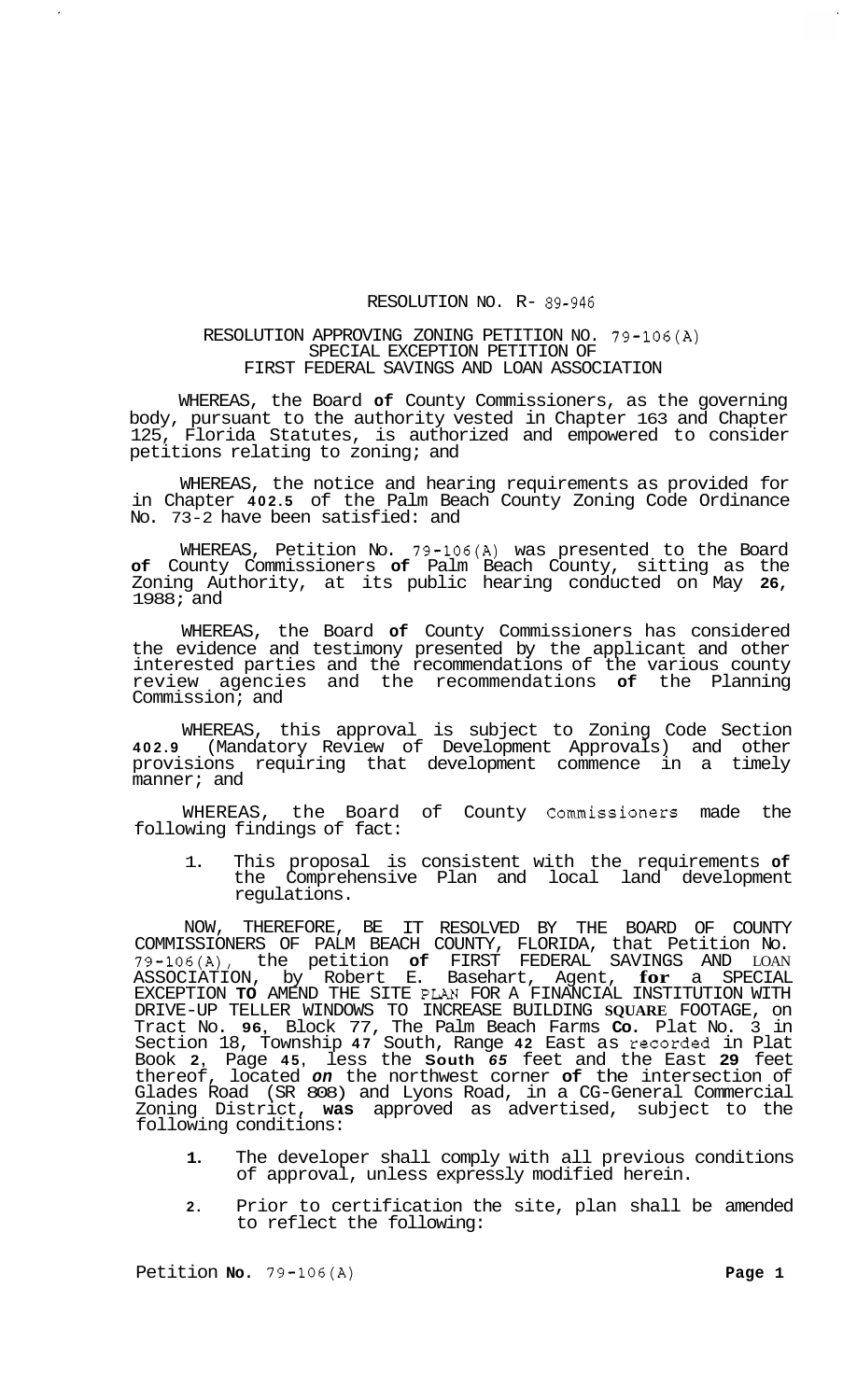- a. An alternative hedge material for the north and west perimeter buffers to replace the existing australian pines.
- b. The alternative landscape buffer along the north and west property lines may be Alternative **No. 3**  of Section **500.35** (Landscape Perimeter) of the Zoning Code.
- **3.**  The site lighting shall be of low intensity, shielded, and directed away from the surrounding residences and right-of-ways.
- **4. No** stock loading or dumpster pick-up will be permitted between the hours of **9:00** p.m. and **7:OO** a.m.
- **5.**  The petitioner shall redesign to provide a primary access route north, south, east, and west on site. If the construction of this accessway requires the removal of the four **(4)** cypress trees located along the eastern boundary of the property, the petitioner shall provide a landscape island to equal nine-hundred **(900)** square feet in area, and plant eight *(8)* native canopy trees a minimum of twelve **(12)** to fifteen **(15)** feet in height upon planting.
- *6.*  The rear of the center shall be given architectural treatment consistent with the front.
- *7.*  All mechanical and air conditioning equipment shall be screened.
- *8.*  The developer shall provide discharge control and treatment for the stormwater runoff in accordance with all applicable agency requirements in effect at the time of the permit application. However, at a minimum, this development shall retain onsite the stormwater runoff generated by a three **(3)** year-one **(1)** hour storm with a total rainfall of **3** inches as required by the Permit Section, Land Development Division. The drainage system shall be maintained in an acceptable condition as approved by the County Engineer. In the event that the drainage system is not adequately maintained **as** determined by the County Engineer, this matter will be referred to the Code Enforcement Board for enforcement.
- **9.**  Within **90** days of approval of this project, the property owner shall reserve road right-of-way for Lyons Road *76*  feet from centerline as defined in Palm Beach County's Special Intersections, free of all encumbrances and encroachments. This right-of-way shall be dedicated to Palm Beach County at no cost when requested. Petitioner shall provide Palm Beach County with sufficient documentation acceptable to the Land Acquisition Division **to** ensure that the property is free **of** all encumbrances and encroachments. Right-of-way conveyances shall also include "Safe Sight Corners"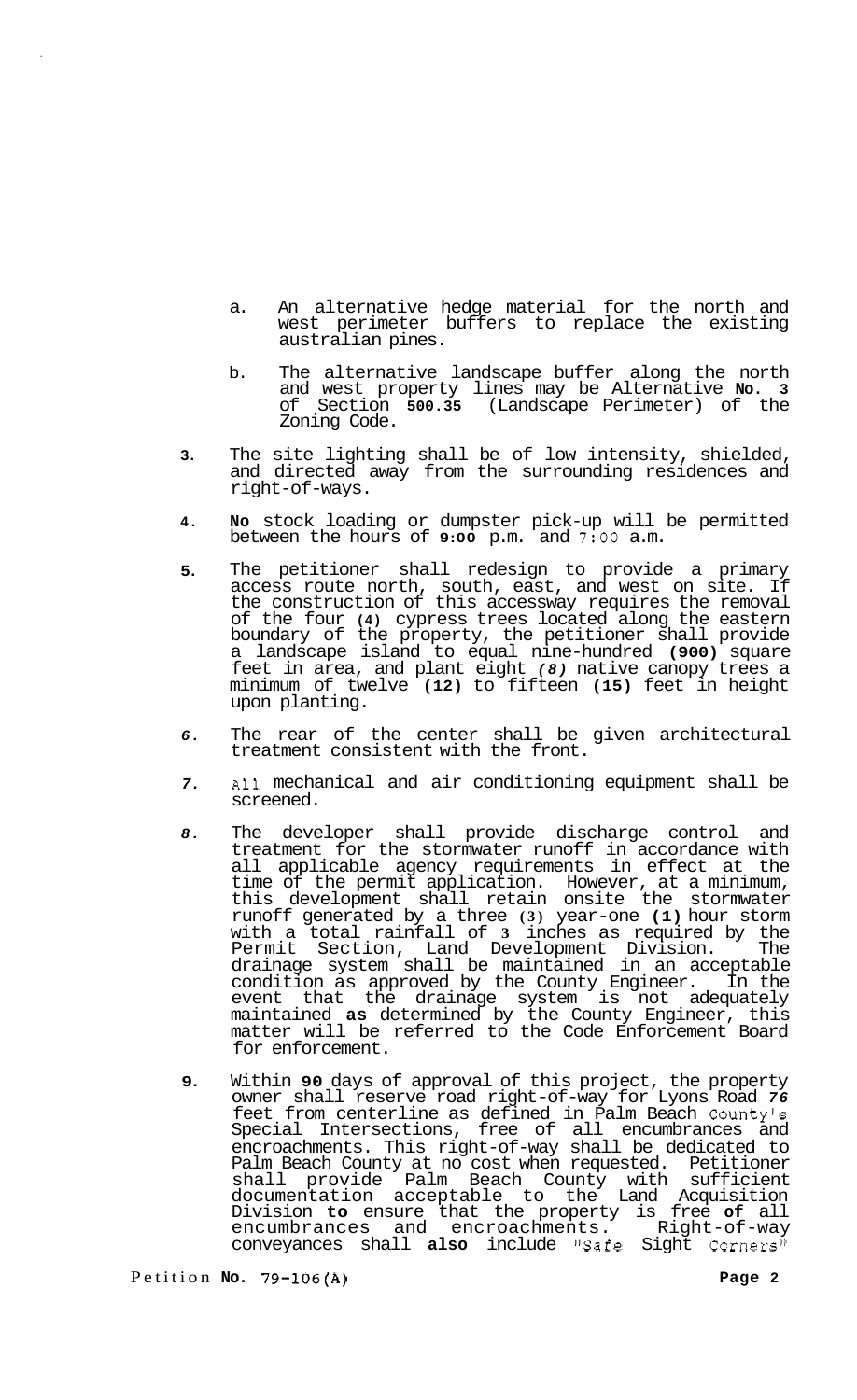where appropriate at intersections as determined by the County Engineer.

- **10.** The property owner shall construct:
	- a) separate right turn lane, east approach on Glades Road at the project's entrance road
	- b) separate right turn lane, north approach **or,** Lyons Road at the project's north entrance road

all concurrent with onsite paving and drainage improvements with construction complete prior **to** the issuance of a Certificate of Occupancy.

- **11.** The property owner shall pay a Fair Share Fee in the amount and manner required by the "Fair Share Contribution for Road Improvements Ordinancell as it presently exists or as it may from time to time be amended. The Fair Share Fee for this project presently is **\$12,243.00** for the office and Pier **1** additicln **(457**  trips **X \$26.79** per trip).
- **12.** In order to comply with the mandatory traffic performance standards the property owner shall be restricted to the following phasing schedule: a) Building Permits for no more than **14,54C1** gross leasable floor area shall be issued, of which a maximum of **9,100** shall be a specialty store as defined in ITE Trip Generation Publication. The office shall be minimum of **5,440** gross leasable floor area an3 shall contain no medical offices, or equivalent traffic of a similar mix approved by the County Engineer.
- 13. Generation and disposal of hazardous effluents into sanitary sewerage system shall be prohibited unless adequate pretreatment facilities approved by the Florida Department of Environmental Regulation (FDER) and Agency responsible for sewage works are constructed and used by project tenants or owners generating such effluents.
- 14. Sewer service is available to the property. Therefore, no septic tank shall be permitted on the site.
- **15.** Water service is available to the property. Therefore, no well shall be permitted on the site to provide potable water.
- **16. No** off-premise signs **shall** be permitted on the site.
- **17.** Failure to comply with **tfie** conditions herein **may** result in the denial or revocation **of** a building permit; the issuance **of** a stop work order: the denial **of** a Certificate of Occupancy on any building or structure: or the denial or revocation **of** any permit or approval for any developer-owner , commercial-owner , le:;see, or user of the subject property. Appeals from such action may be taken to the Palm Beach County Eoard **of**

**Petition No. 79-106(A) Page 3**